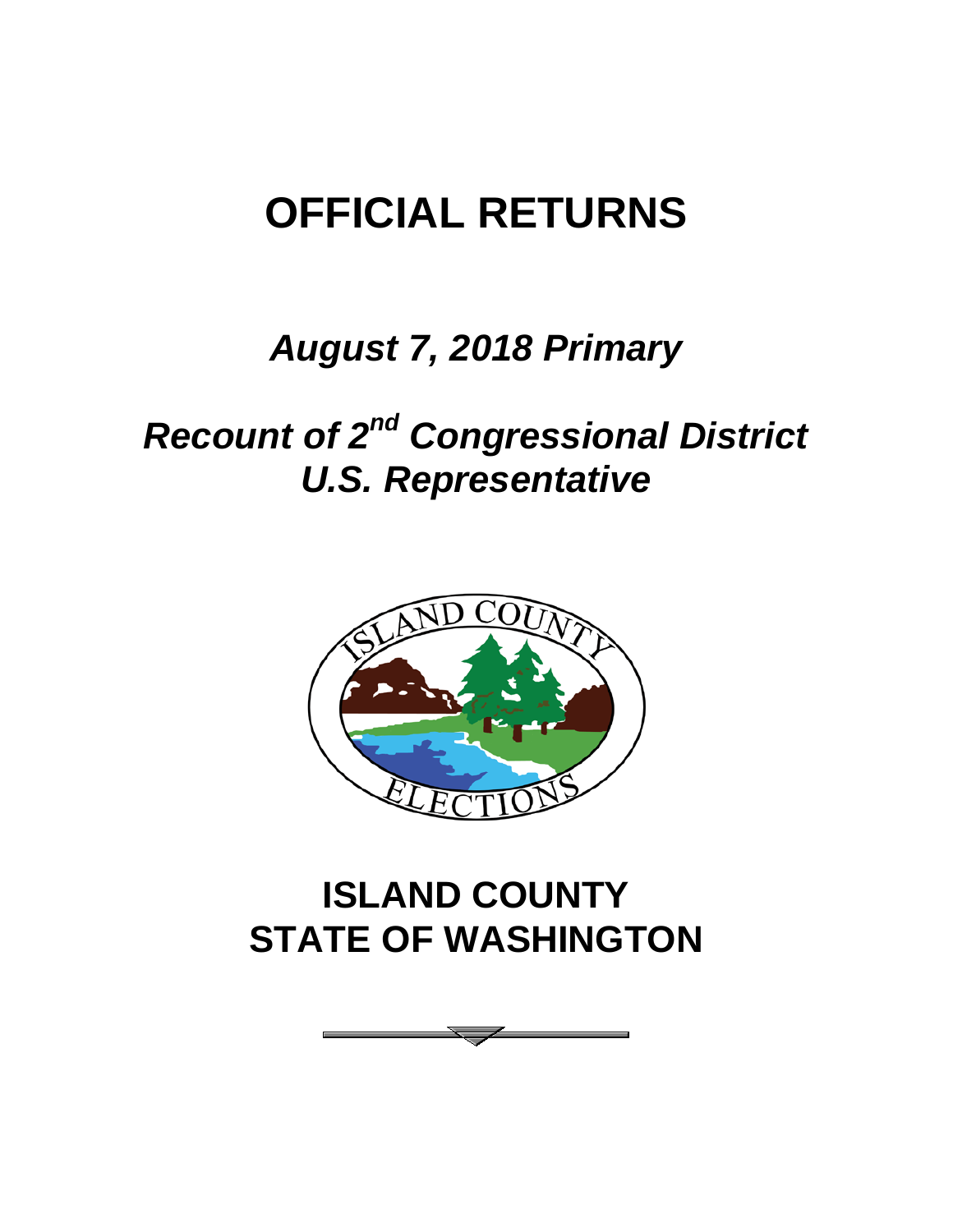#### **Amended Abstract of Votes**

STATE OF WASHINGTON  $)$  SS. **COUNTY OF ISLAND**  $\lambda$ 

The undersigned officers designated by law as constituting the Canvassing Board for the County of Island, State of Washington, hereby certify that this is a full, true and correct copy of the Amended Abstract of Votes, including cumulative results, and precinct results, of votes cast for the office of 2<sup>nd</sup> Congressional District, U.S. Representative, at the Primary Election held on August 7, 2018, in Island County, State of Washington.

Witness our hands and official seal this 31<sup>st</sup> day of August, 2018.



**County Auditor** 

County Legislative Authority **County Prosecuting Attorney**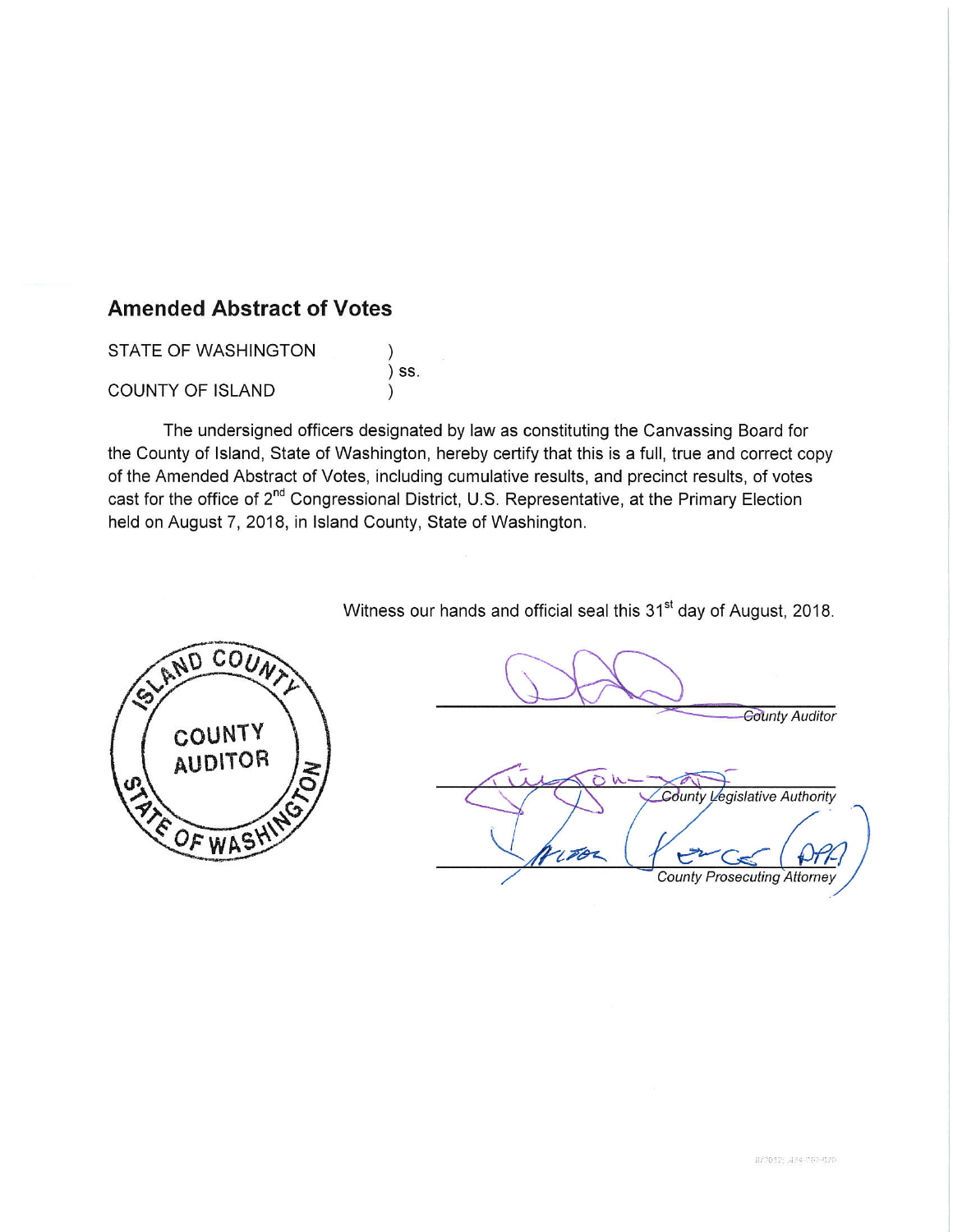|  | Congressional District 2 - U.S. Representative - Island County - Manual Recount of August 2018 Primary |
|--|--------------------------------------------------------------------------------------------------------|
|  |                                                                                                        |

| Precinct | <b>Collin Richard</b><br>Carlson |    |    | <b>Uncle Mover</b> |    | <b>Brian Luke</b> |                | Stonewall Jackson<br>Bird (Stoney) |            | <b>Rick Larsen</b> |           | Gary Franco |     | Undervotes |                | Overvotes      |                 | Write-ins               |     | Total |  |
|----------|----------------------------------|----|----|--------------------|----|-------------------|----------------|------------------------------------|------------|--------------------|-----------|-------------|-----|------------|----------------|----------------|-----------------|-------------------------|-----|-------|--|
| 150      | 14                               | 14 | 32 | 32                 | 25 | 25                | $\overline{3}$ | $\overline{\mathbf{3}}$            | 184        | 184                | 32        | 32          | 48  | 50         | 0              | $\overline{0}$ | $6 \mid$        | $\overline{4}$          | 344 | 344   |  |
| 151      | 46                               | 46 | 56 | 56                 | 69 | 69                | 19             | 19                                 | 423        | 423                | 57        | 57          | 83  | 83         | $\overline{0}$ | $\overline{0}$ | 20              | 20                      | 773 | 773   |  |
| 152      | 44                               | 44 | 50 | 50                 | 51 | 51                | 21             | 21                                 | 444        | 444                | 37        | 37          | 97  | 97         | 0              | $\overline{0}$ | $\overline{2}$  | $\overline{2}$          | 746 | 746   |  |
| 153      | 49                               | 49 | 54 | 54                 | 40 | 40                | 17             | 17                                 | 465        | 465                | 54        | 54          | 85  | 85         | $\vert$        | $\overline{a}$ | 8 <sub>l</sub>  | 8                       | 776 | 776   |  |
| 154      | 45                               | 45 | 57 | 57                 | 48 | 48                | 26             | 26                                 | 354        | 354                | 56        | 56          | 60  | 61         | $\overline{2}$ | $\overline{2}$ | 11              | 10                      | 659 | 659   |  |
| 155      | 55                               | 55 | 41 | 41                 | 44 | 44                | 22             | 22                                 | 471        | 471                | 49        | 49          | 89  | 89         | 0              | $\overline{0}$ | 7               | $\overline{7}$          | 778 | 778   |  |
| 160      | 46                               | 46 | 60 | 59                 | 46 | 46                | 39             | 40                                 | 526        | 526                | 44        | 44          | 64  | 65         | $1\vert$       | $\overline{0}$ | $\mathbf{1}$    | $\mathbf{1}$            | 827 | 827   |  |
| 161      | 48                               | 48 | 56 | 56                 | 54 | 54                | 24             | 24                                 | 519        | 519                | 29        | 29          | 68  | 68         | $\overline{2}$ | $\overline{2}$ | $\overline{0}$  | $\overline{0}$          | 800 | 800   |  |
| 162      | 31                               | 31 | 61 | 61                 | 54 | 54                | 35             | 35                                 | 480        | 480                | 52        | 52          | 50  | 50         | 0              | $\overline{0}$ | $6 \mid$        | $6 \overline{6}$        | 769 | 769   |  |
| 163      | 29                               | 29 | 34 | 34                 | 16 | 16                | 40             | 40                                 | 507        | 507                | 31        | 31          | 63  | 63         | $1\vert$       | $\mathbf{1}$   | $\mathbf{1}$    | $\mathbf{1}$            | 722 | 722   |  |
| 164      | 45                               | 45 | 40 | 40                 | 45 | 45                | 58             | 58                                 | 491        | 491                | 31        | 31          | 52  | 51         | 0              | $\overline{0}$ | $\overline{2}$  | $\overline{3}$          | 764 | 764   |  |
| 165      | 43                               | 43 | 74 | 74                 | 45 | 45                | 23             | 23                                 | 496        | 496                | 51        | 51          | 100 | 100        | 4              | $\overline{a}$ | $6 \mid$        | $6 \overline{6}$        | 842 | 842   |  |
| 166      | 32                               | 32 | 18 | 18                 | 15 | 15                | 59             | 59                                 | 443        | 443                | 10        | 10          | 24  | 24         | $\overline{0}$ | $\overline{0}$ | $\overline{0}$  | $\overline{0}$          | 601 | 601   |  |
| 167      | 33                               | 33 | 57 | 57                 | 33 | 33                | 34             | 34                                 | 456        | 456                | 35        | 35          | 67  | 67         | $\overline{0}$ | $\overline{0}$ | 3               | $\overline{\mathbf{3}}$ | 718 | 718   |  |
| 168      | 35                               | 35 | 57 | 57                 | 38 | 38                | 63             | 63                                 | 479        | 479                | 27        | 27          | 49  | 49         | $\overline{0}$ | $\overline{0}$ | $\mathbf{1}$    | $\mathbf{1}$            | 749 | 749   |  |
| 169      | 39                               | 39 | 55 | 55                 | 52 | 52                | 36             | 36                                 | 412        | 412                | 43        | 43          | 66  | 66         | $1\vert$       | $\mathbf{1}$   | 4               | 4                       | 708 | 708   |  |
| 170      | 45                               | 45 | 51 | 51                 | 42 | 42                | 38             | 38                                 | 448        | 448                | 39        | 39          | 56  | 57         | $1\vert$       | $1\vert$       | 5 <sup>1</sup>  | $\overline{4}$          | 725 | 725   |  |
| 201      | 25                               | 25 | 65 | 65                 | 55 | 55                | $6\vert$       | 6                                  | <b>286</b> | 286                | <b>50</b> | 50          | 67  | 67         | $1\vert$       | $\mathbf{1}$   | 71              | 7                       | 562 | 562   |  |
| 202      | 13                               | 13 | 55 | 55                 | 34 | 34                | 5              | 5 <sub>l</sub>                     | 171        | 171                | 26        | 26          | 42  | 42         | $1\vert$       | $\mathbf{1}$   | 5 <sub>l</sub>  | 5 <sub>l</sub>          | 352 | 352   |  |
| 203      | 19                               | 19 | 73 | 73                 | 36 | 36                | 8              | 8                                  | 255        | 255                | 48        | 48          | 51  | 52         | 2 <sup>1</sup> | $\overline{2}$ | $\vert 4 \vert$ | 3 <sup>l</sup>          | 496 | 496   |  |
| 204      | 27                               | 27 | 50 | 50                 | 43 | 43                | 7 <sup>1</sup> | 7 <sup>1</sup>                     | 247        | 247                | 37        | 37          | 53  | 53         | 2              | $\overline{2}$ | 7               | $\overline{7}$          | 473 | 473   |  |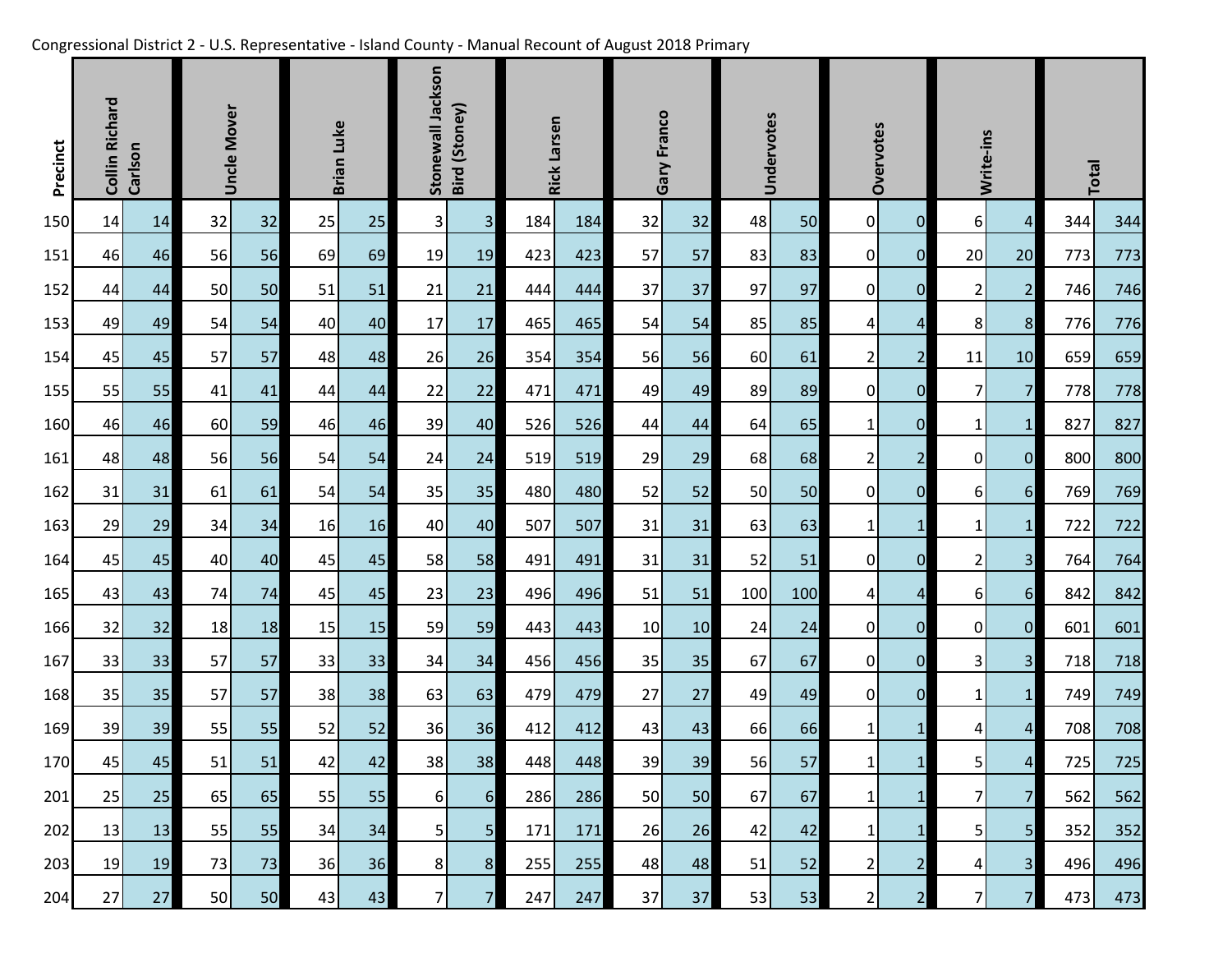|  | Congressional District 2 - U.S. Representative - Island County - Manual Recount of August 2018 Primary |
|--|--------------------------------------------------------------------------------------------------------|
|  |                                                                                                        |

| Precinct | <b>Collin Richard</b><br>Carlson |                  |                | <b>Uncle Mover</b> |                |                |                |                         |     | <b>Brian Luke</b> |    | Stonewall Jackson<br>Bird (Stoney) |     | <b>Rick Larsen</b> |                         | Gary Franco             |                  | Undervotes              |     | Overvotes |  | Write-ins |  | <b>Total</b> |  |  |
|----------|----------------------------------|------------------|----------------|--------------------|----------------|----------------|----------------|-------------------------|-----|-------------------|----|------------------------------------|-----|--------------------|-------------------------|-------------------------|------------------|-------------------------|-----|-----------|--|-----------|--|--------------|--|--|
| 205      | 19                               | 19               | 62             | 62                 | 43             | 43             | 3              | $\mathbf{3}$            | 263 | 263               | 36 | 36                                 | 49  | 49                 | $\overline{\mathsf{3}}$ | $\overline{\mathbf{3}}$ | $\overline{2}$   | $\overline{2}$          | 480 | 480       |  |           |  |              |  |  |
| 206      | 18                               | 18               | 44             | 44                 | 29             | 29             | 3              | $\overline{\mathbf{3}}$ | 244 | 244               | 46 | 46                                 | 44  | 45                 | $\overline{0}$          | $\overline{0}$          | $\overline{2}$   | 1                       | 430 | 430       |  |           |  |              |  |  |
| 207      | 39                               | 39               | 65             | 65                 | 38             | 38             | 11             | 11                      | 272 | 272               | 54 | 54                                 | 53  | 53                 | $1\vert$                | $\mathbf{1}$            | $\overline{2}$   | $\overline{2}$          | 535 | 535       |  |           |  |              |  |  |
| 208      | 17                               | 17               | 39             | 39                 | 38             | 38             | 10             | 10                      | 219 | 219               | 36 | 36                                 | 44  | 44                 | $\overline{2}$          | $\overline{2}$          | 3                | $\overline{3}$          | 408 | 408       |  |           |  |              |  |  |
| 209      | 9                                | $\overline{9}$   | $\overline{9}$ | $9$                | 11             | 11             | $\mathbf{1}$   | $\mathbf 1$             | 44  | 44                | 17 | 17                                 | 11  | 11                 | $\overline{0}$          | $\overline{O}$          | $\overline{0}$   | $\overline{0}$          | 102 | 102       |  |           |  |              |  |  |
| 251      | 14                               | 14               | 43             | 43                 | 26             | 26             | 5              | $\overline{\mathbf{5}}$ | 172 | 172               | 29 | 29                                 | 48  | 48                 | $1\vert$                | $\mathbf{1}$            | 4                | $\overline{a}$          | 342 | 342       |  |           |  |              |  |  |
| 252      | 9                                | $\overline{9}$   | 52             | 52                 | 44             | 44             | 5              | $\overline{\mathbf{5}}$ | 220 | 220               | 35 | 35                                 | 82  | 83                 | $\overline{0}$          | $\overline{0}$          | 10               | 9                       | 457 | 457       |  |           |  |              |  |  |
| 253      | 19                               | 19               | 47             | 47                 | 33             | 33             | $\overline{2}$ | $\mathbf{2}$            | 208 | 208               | 45 | 44                                 | 70  | 72                 | $\overline{0}$          | $\overline{0}$          | $\boldsymbol{4}$ | $\overline{\mathbf{3}}$ | 428 | 428       |  |           |  |              |  |  |
| 254      | 14                               | 14               | 38             | 38                 | 35             | 35             | 2              | $\overline{2}$          | 182 | 182               | 34 | 34                                 | 51  | 52                 | $\overline{0}$          | $\mathbf 0$             | 8                | $\overline{7}$          | 364 | 364       |  |           |  |              |  |  |
| 255      | 4                                | $\overline{4}$   | 16             | 16                 | 12             | 12             | $1\vert$       | $\mathbf{1}$            | 53  | 53                | 15 | 15                                 | 11  | 11                 | $\overline{2}$          | $\overline{2}$          | $\boldsymbol{4}$ | $\overline{4}$          | 118 | 118       |  |           |  |              |  |  |
| 256      | $6 \mid$                         | $6 \overline{6}$ | $\overline{9}$ | $\overline{9}$     | 7 <sup>1</sup> | $\overline{7}$ | $\overline{0}$ | $\overline{0}$          | 41  | 41                | 9  | $\overline{9}$                     | 10  | 10                 | $\overline{0}$          | $\overline{0}$          | $\overline{2}$   | $\overline{2}$          | 84  | 84        |  |           |  |              |  |  |
| 301      | 18                               | 18               | 47             | 47                 | 42             | 42             | 5              | 5                       | 272 | 272               | 37 | 37                                 | 54  | 54                 | $\overline{0}$          | $\overline{0}$          | 7 <sup>1</sup>   | $\overline{7}$          | 482 | 482       |  |           |  |              |  |  |
| 302      | 29                               | 29               | 81             | 81                 | 57             | 57             | 5 <sup>1</sup> | 5 <sup>1</sup>          | 345 | 345               | 58 | 58                                 | 65  | 65                 | $\mathbf{1}$            | $\mathbf{1}$            | 5                | 5                       | 646 | 646       |  |           |  |              |  |  |
| 303      | 42                               | 42               | 61             | 61                 | 51             | 51             | 11             | 11                      | 323 | 323               | 45 | 44                                 | 66  | 67                 | $\mathbf 1$             | $\mathbf{1}$            | 5                | $5\overline{)}$         | 605 | 605       |  |           |  |              |  |  |
| 304      | 28                               | 28               | 83             | 82                 | 65             | 65             | 9              | $\overline{9}$          | 445 | 445               | 54 | 54                                 | 104 | 107                | $\overline{2}$          | $\mathbf{1}$            | 2                | $\mathbf{1}$            | 792 | 792       |  |           |  |              |  |  |
| 305      | 39                               | 39               | 87             | 87                 | 32             | 32             | 8              | $\boldsymbol{8}$        | 320 | 320               | 56 | 56                                 | 81  | 82                 | $\mathbf{1}$            | $\mathbf{1}$            | 6                | 5 <sup>1</sup>          | 630 | 630       |  |           |  |              |  |  |
| 306      | 32                               | 32               | 76             | 76                 | 44             | 43             | 9              | $\overline{9}$          | 350 | 350               | 46 | 46                                 | 58  | 61                 | 2                       | $\overline{2}$          | $6 \mid$         | $\overline{a}$          | 623 | 623       |  |           |  |              |  |  |
| 307      | 34                               | 34               | 74             | 74                 | 33             | 33             | 5              | 5 <sub>l</sub>          | 311 | 311               | 41 | 41                                 | 53  | 53                 | 0                       | $\overline{0}$          | 8 <sup>1</sup>   | 8                       | 559 | 559       |  |           |  |              |  |  |
| 308      | 32                               | 32               | 54             | 54                 | 37             | 37             | 7 <sup>1</sup> | $\overline{7}$          | 142 | 142               | 46 | 46                                 | 32  | 32                 | $1\vert$                | $\mathbf{1}$            | $\overline{2}$   | 2 <sub>l</sub>          | 353 | 353       |  |           |  |              |  |  |
| 309      | 31                               | 31               | 63             | 63                 | 45             | 45             | 6 <sup>1</sup> | 6                       | 306 | 306               | 50 | 50                                 | 61  | 61                 | $\overline{2}$          | $\mathbf{2}$            | 8 <sup>1</sup>   | 8                       | 572 | 572       |  |           |  |              |  |  |
| 310      | 17                               | 17               | 41             | 42                 | 35             | 35             | 19             | 19                      | 271 | 271               | 20 | 20                                 | 39  | 40                 | 2 <sup>1</sup>          | $\mathbf{1}$            | 5                | $\overline{a}$          | 449 | 449       |  |           |  |              |  |  |